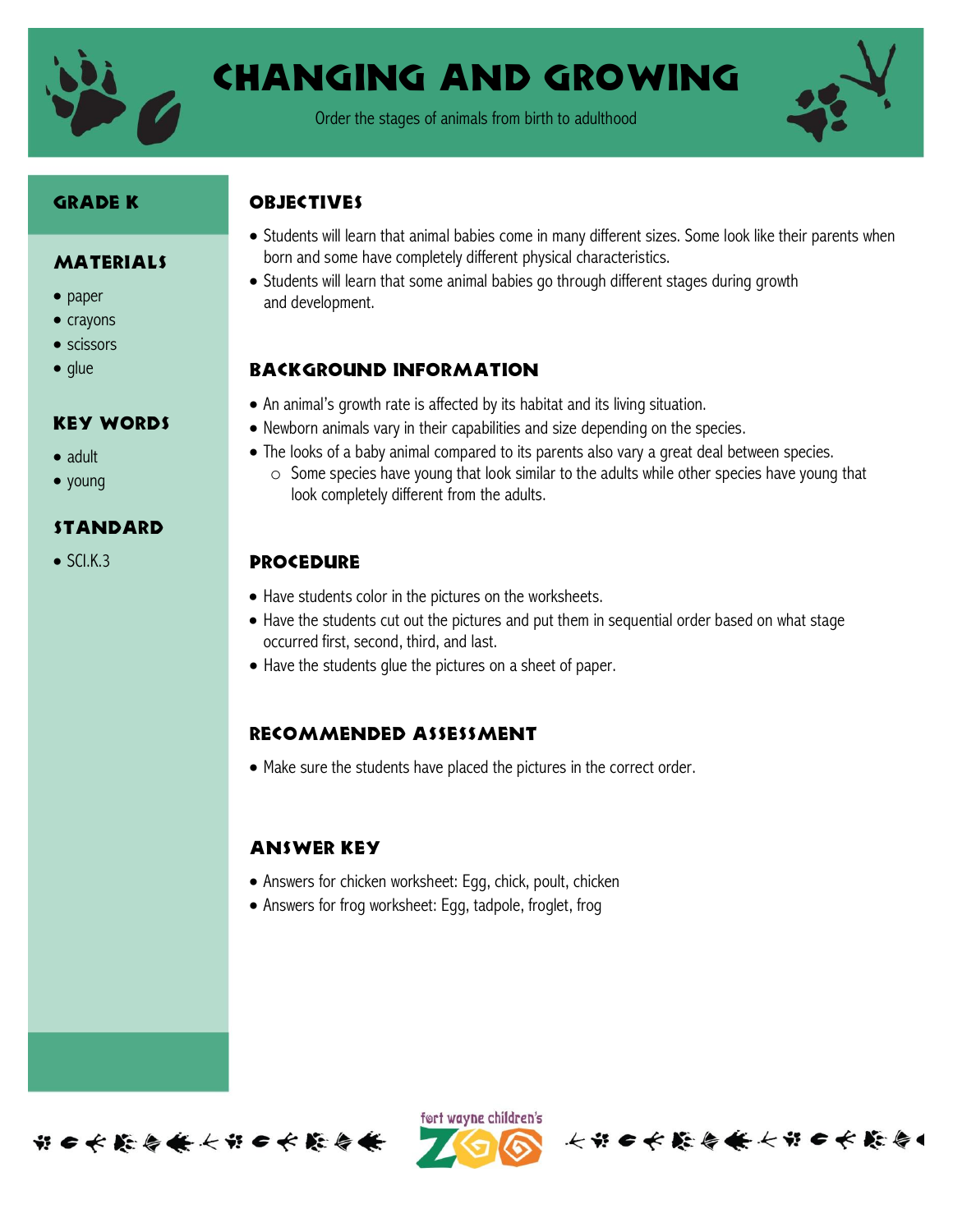

# Changing and growing

Cut out and color the pictures. Glue them in order on a piece of paper.



Name \_